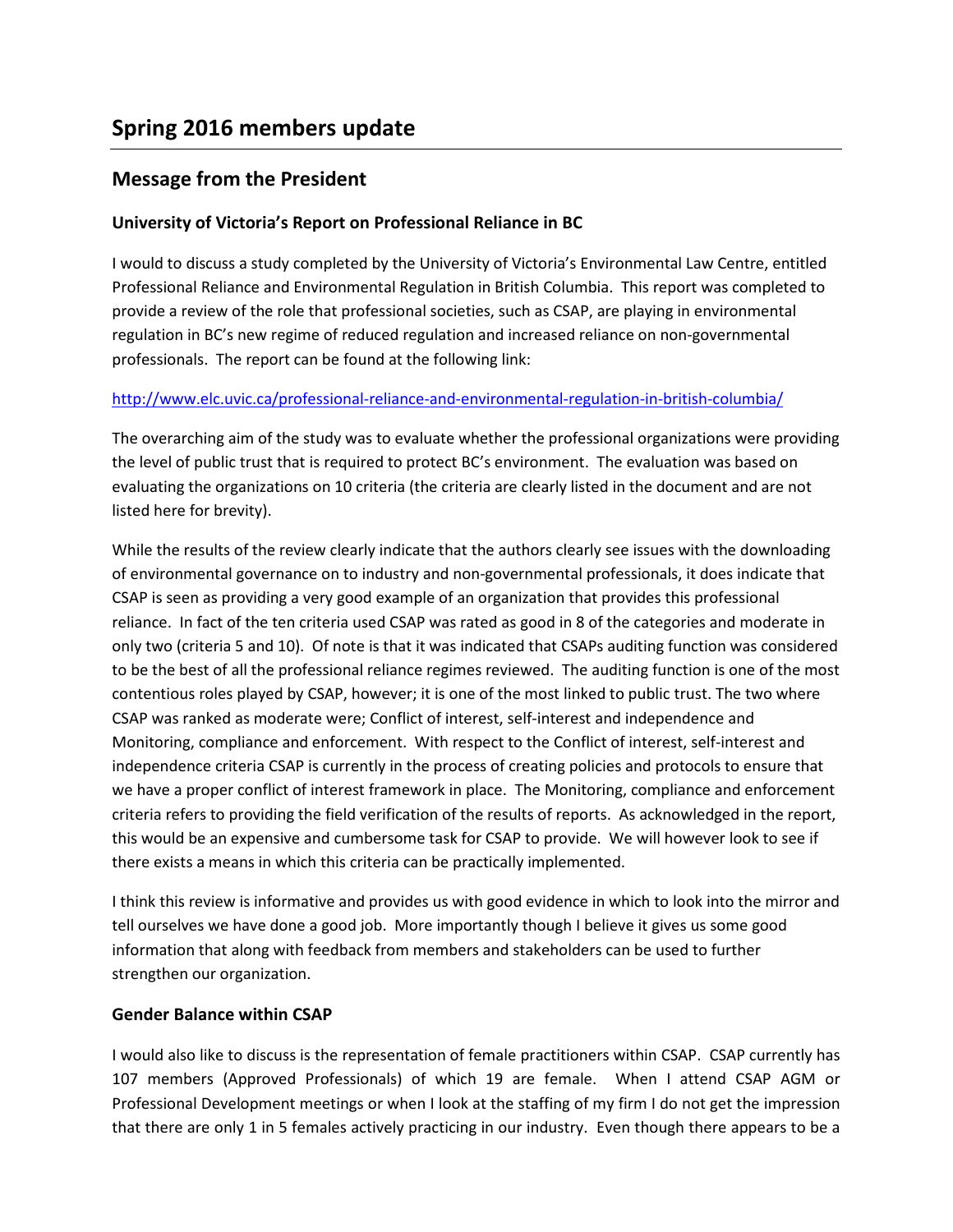significant number of female practitioners in environmental consulting few are choosing to become APs. Only a few of the female APs that are currently registered are choosing to join committees or run for Board positions, we would like to understand why this is the case and if possible try to remove any real or perceived barriers.

It is my understanding that studies show that organizations that have boards and committees with mixed gender involvement typically have more creative, innovative and robust decision making processes, right now CSAP has only one female appointed Director. CSAP is not benefiting from the expertise and creativity of our female members and it would benefit all of us if we did. I encourage our female members to put their names forward for committee work as a first step and as Board candidates when they have the required 2 years of committee work. If we need to make some changes to our society's culture to foster an attitude of inclusiveness let's do so.

I hope everyone enjoys the summer and that you are all able to find time to enjoy it with your friends and family in between your busy work life.

## **MINISTRY UPDATES:**

### **Required information on water use determinations in SOSCs**

The ministry continues to check the Summary of Sites Condition (SOSC) in Protocol 6 submissions for information on water use determinations made under Protocol 21 "Water Use Determination" (P21). A number of submissions continue to have insufficient detail to support an exemption of drinking water use and a few submissions provide incorrect information.

On a site where a specified water use (DW, AW, IW or LW) has been determined not to apply using the criteria in P21, the arguments for the water use exemption must be included in the SOSC under Section 4.2 "Site Conditions". The information needs to be of sufficient detail, including supporting data, to show compliance with P21for every geological unit exempted from a specified water use.

Water use determinations are site specific, but below are some examples of information/data required in the SOSC for DW exemptions:

- No current DW use:
	- No DW use within 500 m; or
	- Proof of natural confining barrier (NCB) protecting DW aquifer.
- Unit near marine or estuarine foreshore:
	- Site located within infilled marine or estuarine foreshore; or
	- Site located within 500 m; include sodium and chloride data.
- Unit does not qualify as a viable aquifer:
	- Include K-value ( $K_{max}$  if <6 wells or  $K_{geometric mean}$  if ≥6 wells).
	- For bedrock; include both K-value and measured yield.
- Unit qualifies as a natural confining barrier:
	- Include NCB type (Type A or Type B);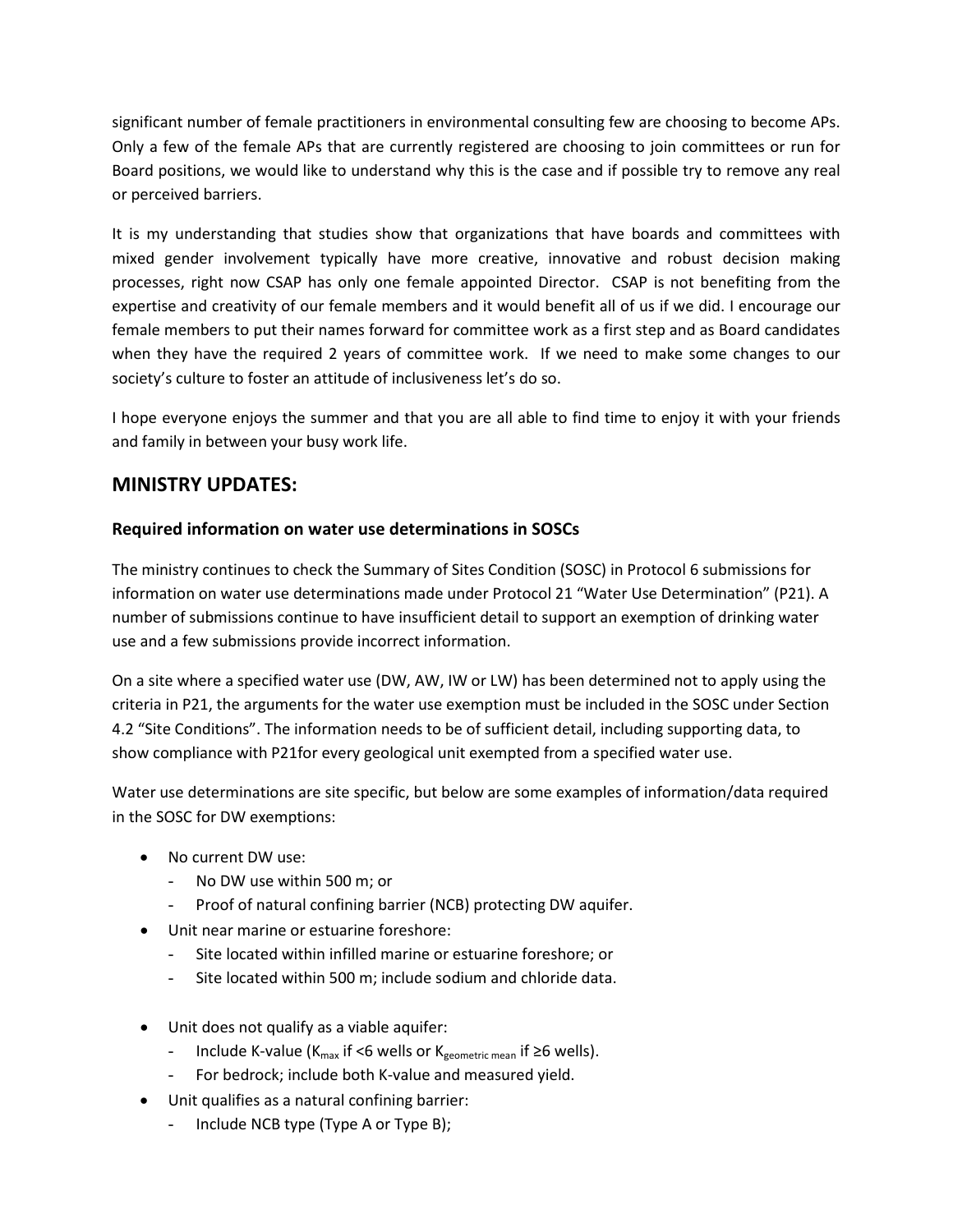- Include K-value ( $K_{max}$  if <6 wells or  $K_{90th}$  percentile if ≥6 wells);
- Include proof of sufficient thickness (depending on NCB type);
- Include proof of contaminant free (depending on NCB type); and
- Include statement regarding unit being continuous, uniform and fracture free.
- Exemption of shallow aquifers:
	- Proof unit is not hydraulically connected to underlying viable aquifer; i.e. show underlying NCB or no underlying viable aquifers; and
	- Include exemption criteria for shallow aquifer:
		- o Not viable aquifer; include K-value;
		- o Saturated thickness less than 2 m;
		- o Aquifer in fill;
		- o Aquifer in peat; include organic content (% organic matter by weight); or
		- o Aquifer has poor natural water quality; include TDS (mg/L).

If a Director's determination of water use has been obtained on the site, please mention the decision in the SOSC. For questions regarding water use determinations please contact Amy Sloma or Annette Mortensen.

### **PSI requirements for Determinations of non-contamination**

When can a Determination that a site is not a contaminated site be requested on the basis of a PSI Stage 1 investigation alone?:

- When a PSI Stage 1 is conducted on a Schedule 2 use site and no APECs are identified on the site or on neighbouring sites that could cause contamination of the site for which the Determination is sought.
- Technical Guidance 10 outlines the ministry`s general expectations for Stage 1 and Stage 2 PSIs. Although not explicit in TG10, it is implicit that Stage 2 PSIs, and DSIs if warranted, will occur where APECs are identified. The ministry is in the process of revising TG10 and TG11 to adopt the 2015 CSAP Practice Guidelines which are more current and comprehensive than existing TG10 and 11.

Note: As a general rule, the ministry does not support requests for Determinations that a site is not a contaminated site for sites that are not captured under the CSR, effectively non Schedule 2 use sites. There may be exceptions. Recall that non Schedule 2 use sites become Schedule 2 use sites when they receive a NOM indicating they have been or likely have been contaminated by substances migrating from other properties (CSR, Sched 2, E10). If Determinations of non-contamination are sought for a non Schedule 2 use site, the same requirements apply as for a Schedule 2 use site, PSI Stage I investigations would be required to identify APECs on both the site seeking the Determination and on neighbouring sites, and if APECs were identified (such as an underground heating oil tank on a residential property), PSI Stage II investigations would need to be conducted to demonstrate the site was uncontaminated.

## **Minor Changes to Determination Template**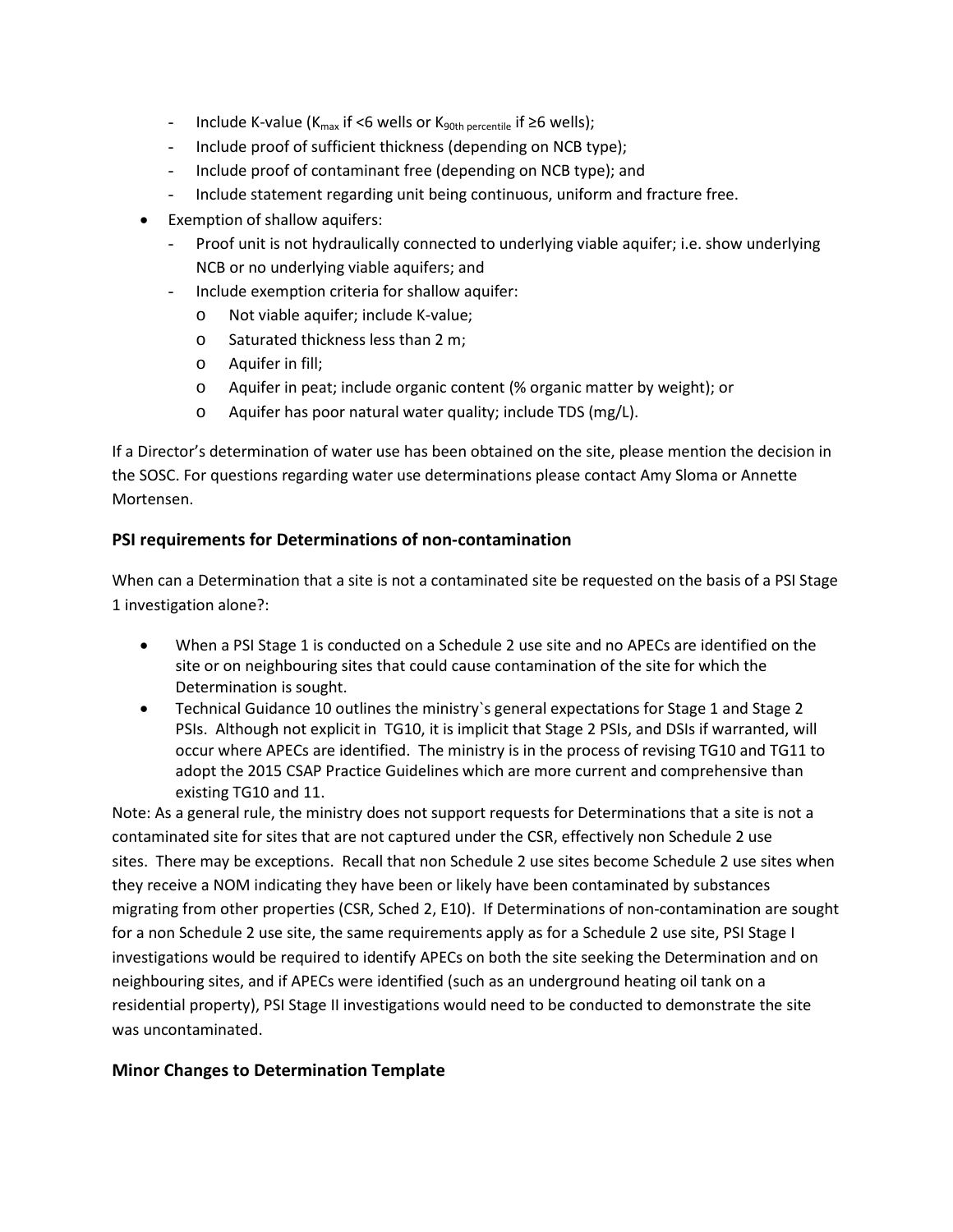- Clause 1 of Schedule B refers to "Determination of Contaminated Site" twice; once in the first paragraph and, if vapour clauses are required, in the last paragraph. In applications for Determinations that a site is not a contaminated site, these clauses should simply refer to "Determination".
- Schedule C of the current template prefaces the list of substances for each media investigated with "To meet <not meet> numerical standards prescribed for defining whether a site is contaminated:". A number of recent Determinations include the following language which is incorrect: "To meet <not meet> numerical remediation standards prescribed for defining whether a site is contaminated:". Please use the Determination template to avoid this error.

# **Interpretation of Spill Reporting Requirements in the Context of Residential Underground Heating Oil Tanks**

## Background

The ministry originally received a request from an Approved Professional to clarify whether a spill report must be submitted when a leaking heating oil underground storage tank (UST) has been identified. Subsequently, the ministry was also asked to confirm whether the presence of a spill report on record would preclude the need for submission of a notice of independent remediation commencement.

### Legal Context

The governing legislation includes the *Environmental Management Act* (EMA) and the Spill Reporting and Contaminated Sites Regulations (SRR and CSR respectively).

## Analysis

Under the Spill Reporting Regulation (SRR), a spill is deemed to have occurred when a substance in an amount greater than the amount listed for that substance in the SRR is released or discharged into the environment.

**"spill"** means a release or discharge into the environment, not authorized under the Act, of a substance in an amount equal to or greater than the amount listed in Column 2 of the Schedule opposite that substance in Column 1. S. 1, SRR

Heating oil is considered a class 3 flammable liquid The reportable spill volume for this class of substances is 100L.

According the regulation, a spill must be reported when a person who had possession, charge or control of the substance immediately before the spill becomes aware of the spill.

2 (1) For the purposes of section 79 (5) of the Environmental Management Act, a person who had possession, charge or control of a substance immediately before its spill shall immediately report the spill to PEP. SRR

(2) Where it appears to a person observing a spill that a report under subsection (1) has not been made, he or she shall make the report referred to in this section.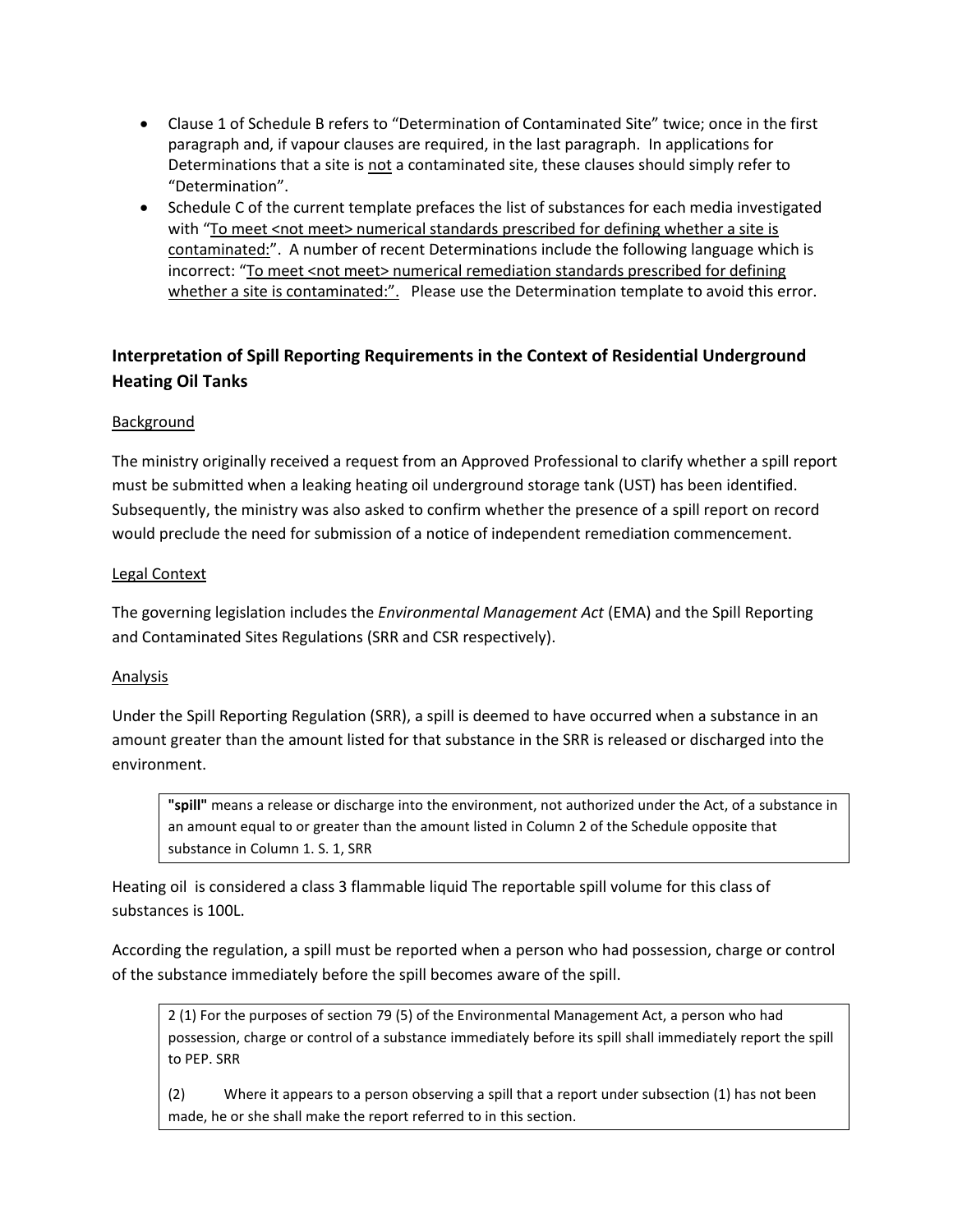In the case of heating oil contamination in soil that has resulted from historical releases or discharges, a qualified profession or other person is not required to report the spill if:

- 1. They did not have possession, charge or control of the heating oil prior to its release to the environment, and did not observe the spill
- 2. If the amount released to did not equal or exceed 100 liters or
- 3. The amount released exceeds 100 litres but is the result of historic or minor releases where the amount released in any year did not exceed 100 litres.

It is recommended that homeowners or qualified professionals, if unsure as to whether a release occurred when they had possession of the substance, report the spill, or if unsure of the amount of the spill report the spill.

## Spills and Notifications of Independent Remediation (NIR)

Under the Contaminated Sites Regulation (CSR), notification of the director is required within 3 days after the commencement of independent remediation involving handling, management or treatment of contaminated soil, water, sediment or vapours, other than for purposes of investigation. Remediation is "independent" when it is conducted outside a ministry Approval in Principle, order or other legal instrument.

57 (1.2) A person who has a duty to provide notification to a director of commencement of independent remediation under section 54 (2) (a) of the Act must provide written notice to a director within 3 days after the commencement of any remediation activity involving handling, management or treatment of contamination, other than activity which has the purpose of obtaining results for investigation purposes… CSR

Where independent remediation is conducted as part of an emergency response to a spill, the person conducting the independent remediation is exempt from the requirement to notify the director of the commencement of remediation under 57 (1.2) provided the spill has been reported in accordance with the requirements of EMA and SRR.

57(2) In the case of independent remediation arising from emergency response to a spill of a polluting substance, a person is exempt from the requirements of subsection (1.2) if the spill has been reported in accordance with the requirements of section 79 of the Act and the Spill Reporting Regulation. CSR

When independent remediation has been completed, whether under an emergency response or not, the person who conducted the independent remediation is required to notify the director in writing within 90 days of completing the remediation.

- 54 (2) Any person undertaking independent remediation of a contaminated site must
	- (a) notify a director in writing promptly on initiating remediation, and
	- (b) notify the director in writing within 90 days of completing remediation. EMA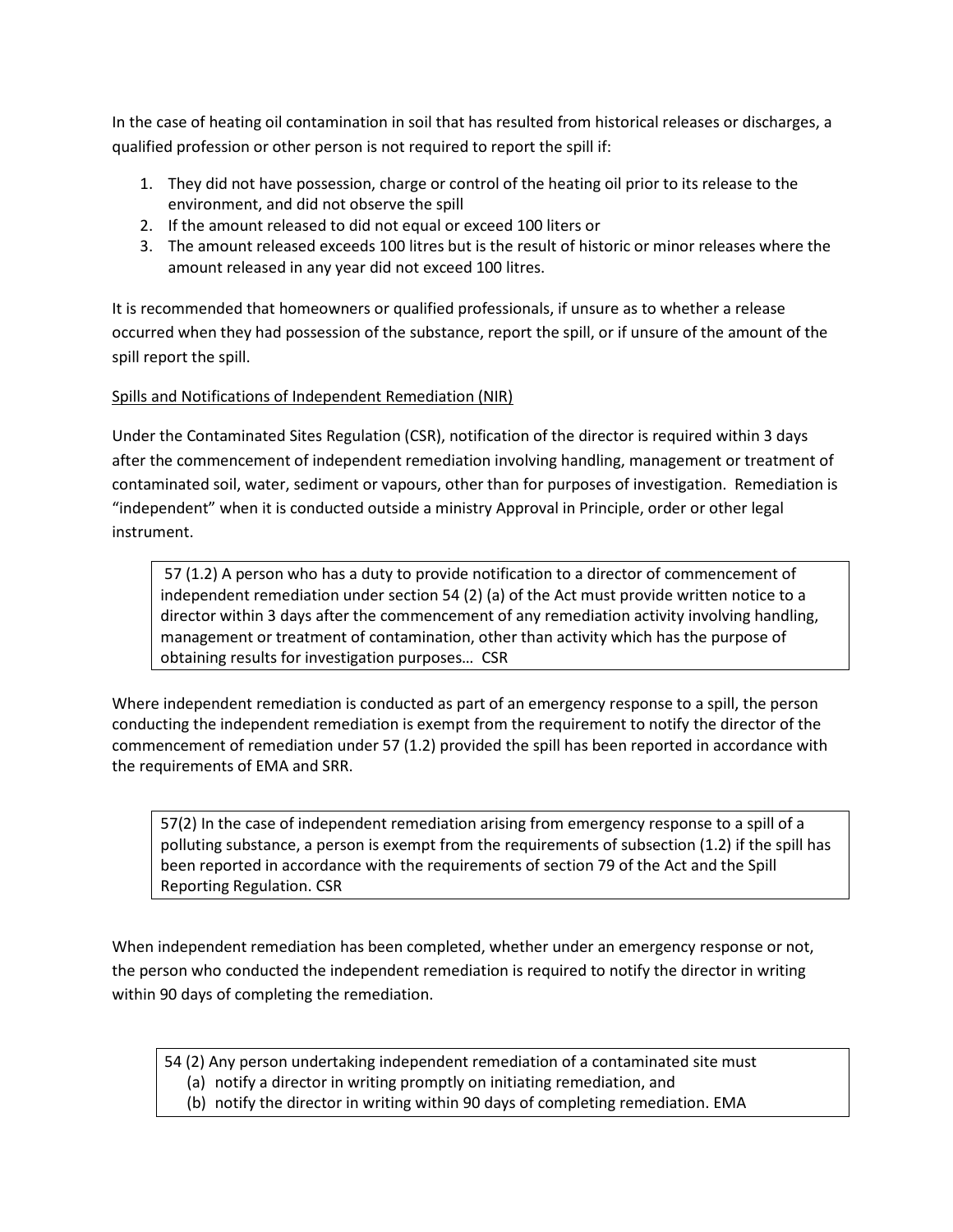Failure to provide the required notification may result is an offence under the Act.

120 (17) A person who (b) fails to notify a director of initiating or completing independent remediation under section 54(2) commits an offence and is liable on conviction to a fine not exceeding \$200,000 or imprisonment for not more than 6 months, or both.

#### **Summary**

In circumstances of soil and groundwater contamination originating from undetermined historic releases or discharges from a residential heating oil UST, a spill report is not required. Exceptions would be where the contamination is indistinguishable from recent releases or discharges of heating oil in an amount or amounts greater than 100L are confirmed.

A notification of independent remediation (NIR) must be submitted to the director within 3 days of commencement of remediation of any contaminated media except where remediation is being conducted as part of an emergency response to a reported spill. A notification of completion of independent remediation must be submitted to the director within 90 days of completion of the remediation, whether or not remediation arose from an emergency response to a reported spill.

Failure to provide notification is an offence under EMA.

## **PERFORMANCE ASSESSMENT COMMITTEE**

#### **Detailed Screening**

The results of recent screenings have shown that there are two areas that AP's should focus on which will allow for the quicker release of their instruments;

• The MOE is continuing its own internal screening of the SoSC where DW is indicated not to apply. Please insure sufficient information is present to allow for this determination to be supported and that is meets the requirements of Protocol 21, and

• Several submissions have run into problems where Preapproval was required either for incomplete delineation or where the instrument does not address the full extent of the contamination as detailed in Protocol 6.

In addition, AP's are asked to reviewed the revised Procedure 12 for the Issuance of Instruments. As per Procedure 12 Sections;

• "9.2.11 A supplemental plan should also be provided and labelled with a figure number where vapour attenuation factors apply to a portion of a site, to show where they apply." And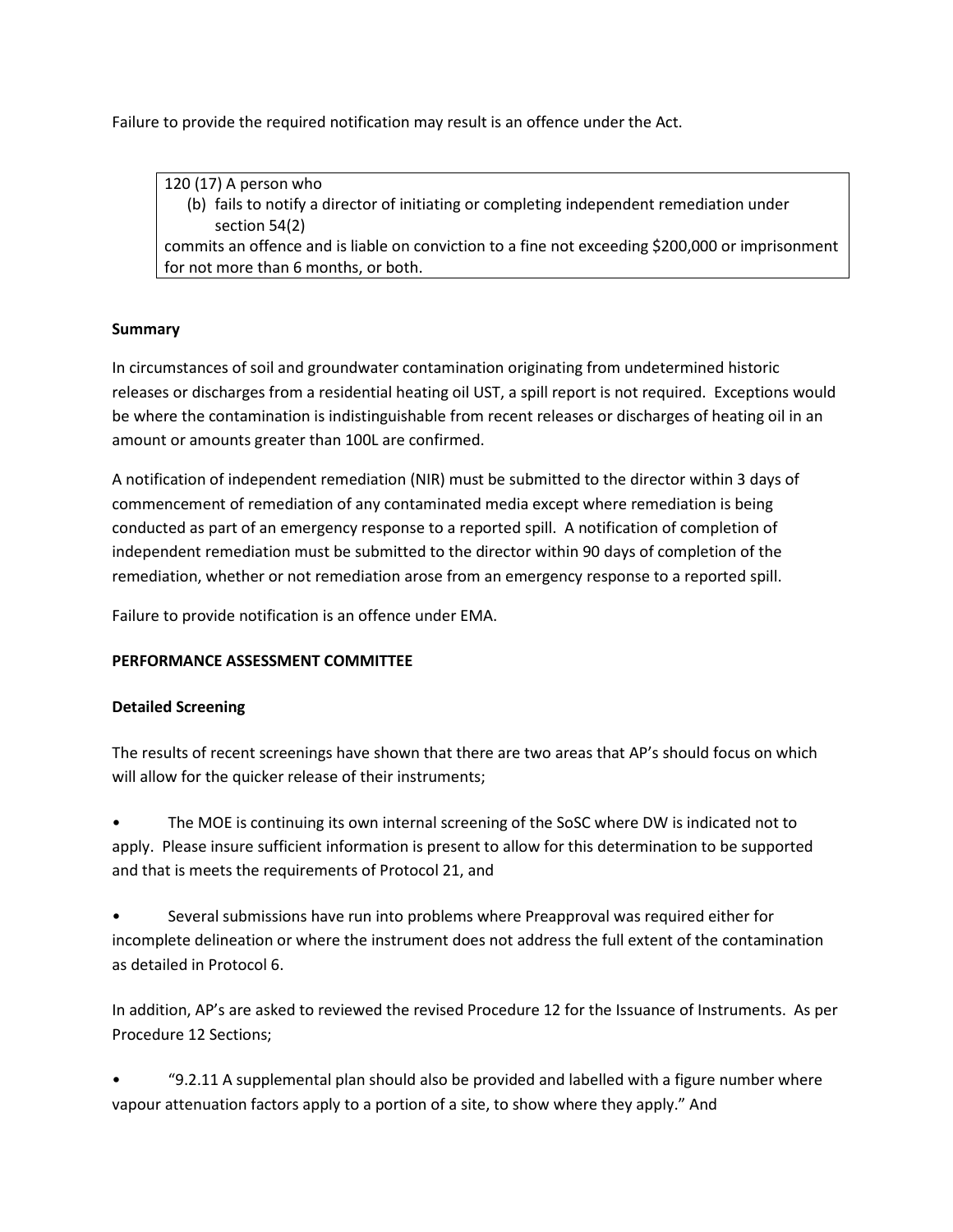• "9.2.10 If both the numerical and risk-based standards are used as remediation standards in a legal instrument, the boundaries of the areas to which each type of standard applies must be shown in a supplemental site plan labelled with a figure number. Unique labels identifying the different areas must be provided in the supplementary site plan."

Where possible these can be shown in "Attachment A" of the Instrument, but in some cases and for more complicated sites, a separate plan showing these area(s) can be attached to the CoC. The previously applied approach is to refer to a plan in a report(s) to show these areas and is no longer acceptable. The instrument should be standalone so that it can be readily understood without having to refer to long lost reports for the applicable areas where restrictions may apply.

If the Submitting AP has questions regarding items identified through the Detailed Screening which require regulatory clarification, the Society recommends that the AP contact the Ministry. When contacting the Ministry, APs must indicate that their enquiry is based on comments received from an ongoing Detailed Screening.

### **TECHNICAL REVIEW COMMITTEE**

#### **Request for Special Projects**

Thank you for your suggestions for special projects. CSAP is speaking with the MOE to prioritize the special projects for next year. We are attempting to use the special projects funding wisely to create guidance to help us and our clients in our work.

#### **Artesian Wells**

The media recently reported on a situation in Vancouver where a geothermal water well punched through a confining layer with artesian water flowing up to the surface. It has resulted in several million dollars being expended to stop the flow of water. With lower standards, more emphasis on vertical delineation, and the requirement to prove a 5 m aquitard layer we are drilling deeper on many projects. Ministry of Environment has recently provided a preapproval not to vertically delineate partially due to possibility of encountering artesian conditions if the investigation proceeded deeper. It is best to have an experienced driller and hydrogeologist involved to prevent creating artesian conditions and if encountered, addressed quickly. Links to articles:

<http://www.vancouversun.com/touch/story.html?id=11775190> [http://www.theprovince.com/technology/Water+breach+threatens+several+multi+million+dollar+Vanc](http://www.theprovince.com/technology/Water+breach+threatens+several+multi+million+dollar+Vancouver+homes/11774351/story.html) [ouver+homes/11774351/story.html](http://www.theprovince.com/technology/Water+breach+threatens+several+multi+million+dollar+Vancouver+homes/11774351/story.html)

#### **MEMBERSHIP COMMITTEE**

**Membership Guidelines**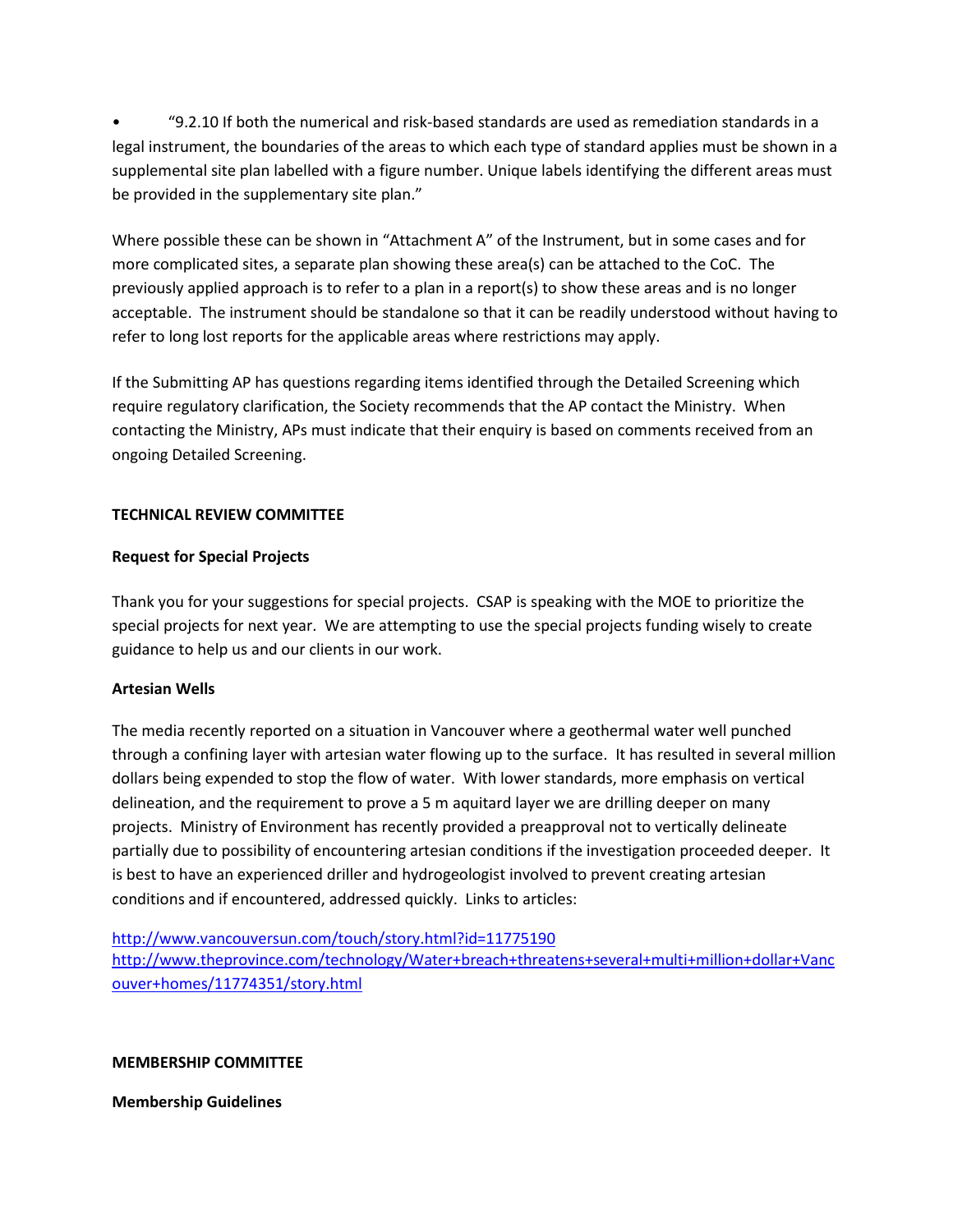The Membership Guidelines have been updated to clarify eligibility criteria and experience documentation requirements for new applicants. New to the guidelines in 2016 is a preference for applicants to have been involved in 3 successful submissions for Ministry instruments made under Protocol 6 for which the applicant played a primary role. This will be a preference for 2016 applicants but a requirement for applicants beginning in 2017 (note that applicants involved in fewer than 3 submissions may be considered based on the entirety of their experience and an interview). The main objective of this new eligibility criterion is to ensure that new members have prior experience with the CSAP process and therefore are better prepared to make quality submissions.

#### **PD SUB-COMMITTEE**

#### **CSAP Fall PD Workshop first call for abstracts**

First call for presentation abstract for the annual CSAP Fall PD Workshop to be held in November. The working theme for the event is "Regulatory and Technical Innovation & Case Studies". If you are interest in presenting please send your one page abstract to Andrew Sorensen [asorensen@thurber.ca]. Presentation length should be approximately 30 minutes.

## **CSAP NEWS**

#### **In Recognition**

The Board of Directors and the membership as a whole thank Dr. John Wiens, P.Ag. for his dedicated service to the CSAP Society. John was instrumental in the development of the Contaminated Sites Regulation while with MOE. As a consultant he was a member of the Roster Steering Committee and an Approved Professional in CSAP. His knowledge of the regulatory regime was without peer. His invaluable participation in CSAP will be missed. We would like to extend our best wishes for his well-deserved retirement.

#### **2016 AGM Agenda**

Members – registration is now open for the CSAP Society AGM to be held on June 8, 2016!

Attendance at the AGM is important not only to vote in the election of directors, but to participate in the members' survey and make your opinions known. The AGM will again be followed by a membersonly PD Workshop.

This year's AGM will hold elections for the three Parent Organization director positions. Look for a call for nominations to be sent the week of April 25.

SFU Segal Graduate School of Business 500 Granville Street Vancouver, BC V6C 1W6